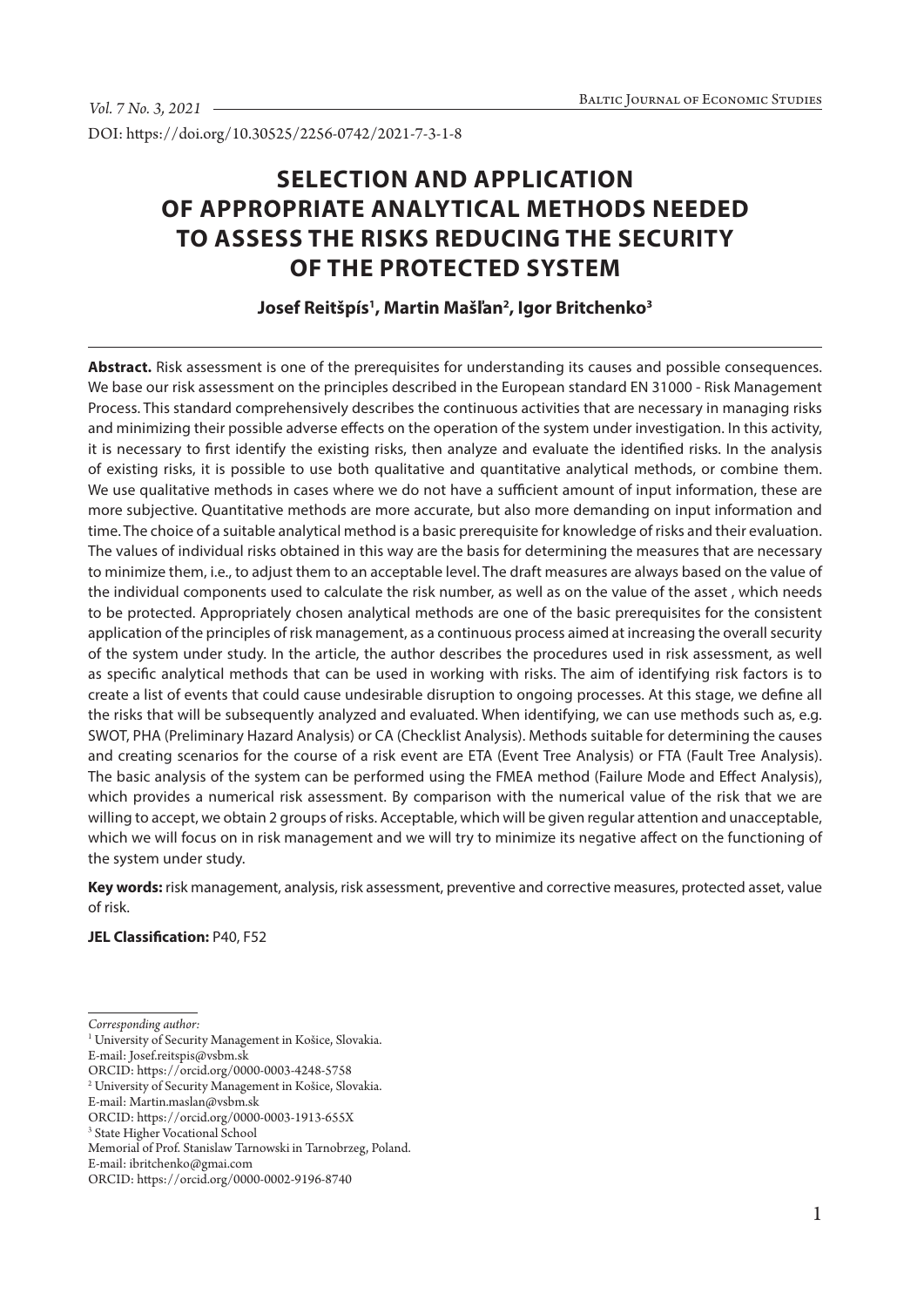#### **Introduction**

The security of the systems is constantly increasing thanks to the technical improvement of their elements. However, this is only one of the prerequisites for their safe operation. Another is the constant knowledge and research of security risks associated with the possible realization of threats to which the system is constantly exposed. The degree of development of individual threats can lead to the occurrence of extraordinary events (hereinafter referred to as MU). Therefore, it is necessary to constantly monitor individual safety aspects by analyzing and evaluating existing safety risks as a function of the probability of the occurrence of adverse events and their consequences (Newsome, 2013). Every extraordinary event requires a thorough analysis, which examines the causes of its occurrence, course, consequences and measures and recommendations taken. The primary task of the measures is to restore the functionality of the system and try to reduce the risk to an acceptable level. A necessary prerequisite for assessing the security status of the system is therefore knowledge of the safe risks expressed by the interaction of two parameters, which then determine the focus of measures and recommendations in the area of necessary prevention or remediation.

The safety of each system and its individual components depends to a large extent on the preparedness for possible risk situations, the adoption of preventive measures, the identification of existing risks, their investigation and knowledge, as well as the ability to respond to situations, i.e., responses. All these activities are subject to Risk Management, i.e., the management of emergencies and crisis situations, while the basic premise of effective risk management is its analysis, i.e., the source of knowledge of the probability of its occurrence and possible consequences (Buzalka, 2012).

#### **1. Risk management affecting the organization's activities**

Risk management is a logical and systematic method of determining the context of activities and processes, identifying the risks existing in them, their analysis, evaluation, reduction and ongoing monitoring in order to minimize losses. Risk management is a culture, processes and structures focused on the effective management of opportunities and possible undesirable consequences. It must be part of every managerial activity, regardless of the level of management and risk. By risk management structure we mean a set of components that form the basis and organizational structure for the design, implementation, monitoring, review and continuous improvement of risk management throughout the organization.

When applying risk management to the activities of the organization, it is necessary to respect certain principles and sequence of steps:

1. Top management shall support and promote the application of risk management principles in the context of the organization. Tools can be developed risk philosophy, statutory support, financial support, theoretical training and training of managers at lower levels.

2. The organization shall develop a risk management policy that creates the conditions for risk management in the organization as a whole and in all its activities. The policy should include information on:

– policy objectives and their relevance to the organization;

– the links between risk management strategy and policy;

– defining the level of acceptable risk in individual areas of activity of the organization and procedures for its determination;

– delegation of personal responsibility and authority in risk management;

– supporting top management and its commitment to make the necessary resources available;

-– control mechanisms to monitor and review the organisation's policy implementation activities;

– all managers and employees of the organization must be acquainted with the policy developed in this way.

3. Risk management at the level of the organization must be in line with its strategy, it must be implemented in all its activities.

4. The creation of an effective system of monitoring and assessment of risk management processes is also a prerequisite for successful risk management, as risks themselves are not a static quantity.

The effectiveness of the risk management process itself is therefore conditioned by factors such as its incorporation into all existing structures of the organization, setting rules for its application, responsibility and motivation of employees, monitoring effectiveness, but also the necessary financial resources in its implementation and implementation of measures necessary to improve the functioning of the system from a risk management perspective.

#### **1.1 Procedures used to assess existing risks**

Risk assessment is a complex activity in which we determine the areas that will be subject to assessment, determine their priorities, identify security risks that operate in the system, analyze their possible impacts, determine the level of acceptability of individual risks and then based on their evaluation we will find out accept a certain part of the risks or take measures to reduce them. When assessing risks, environmental security is directly linked to value criteria, which raises the need for an economic analysis that takes into account the possible consequences and impacts on protected assets, the likelihood of their occurrence and the costs associated with security measures, risk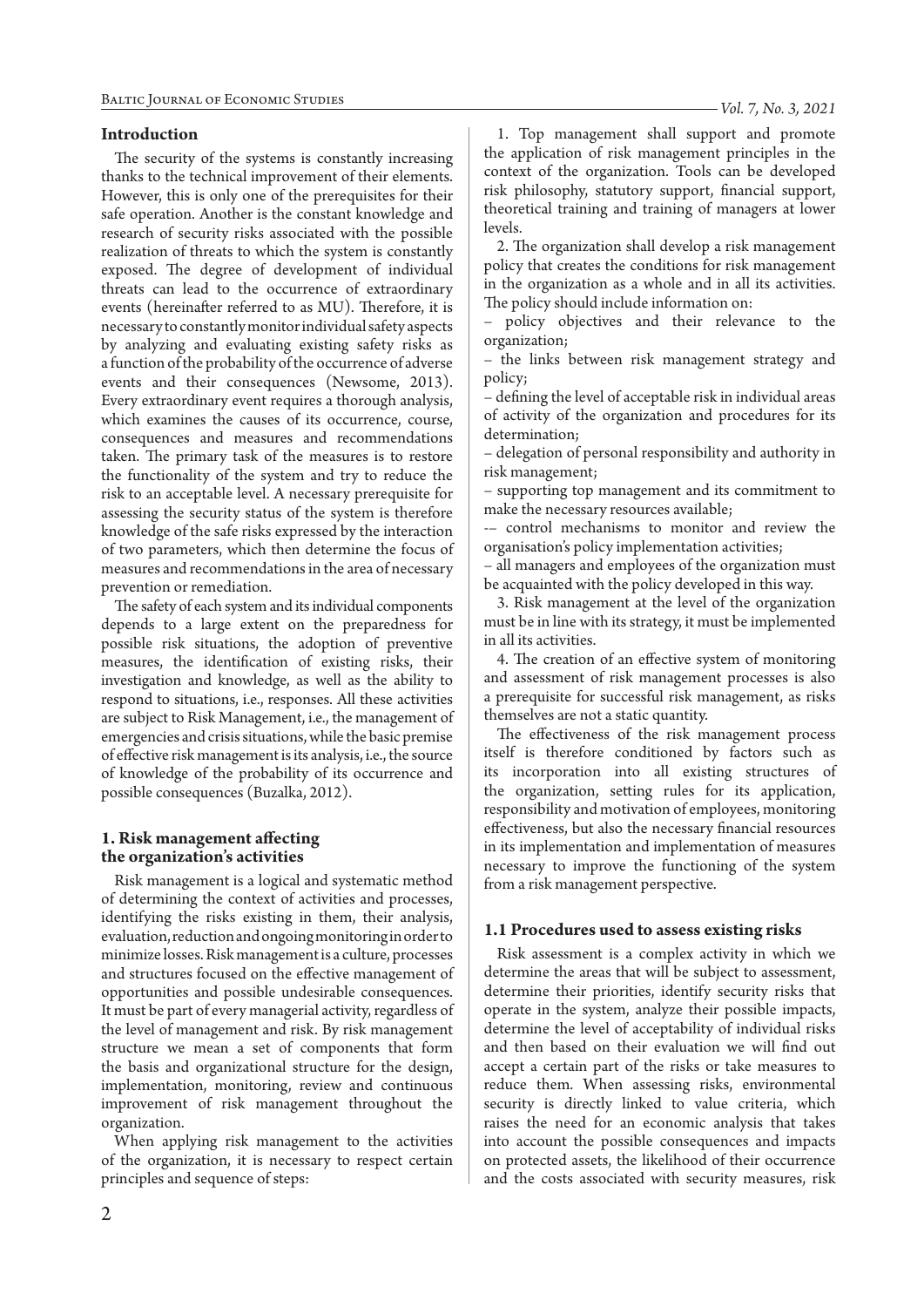

**Figure 1. Risk management process following EN 31000**

measures. Risk management is therefore very closely related to the availability of resources that are needed in the implementation of the proposed security measures.

The risk assessment process itself consists of several phases:

*Determining the context* within the system under assessment: from a strategic point of view, the strategic objectives, the means to achieve them will be included. From the organizational point of view, we examine the connections between the individual components of the organizational structure, i.e., internal links, processes, activities through which goals are achieved. Subsequently, it is necessary to identify the areas that will be subject to risk management assessment, i.e., areas with a higher level of security risks and possible measures that should reduce them. In our assessment, we always take into account, on the one hand, the costs and their effective expenditure in terms of the expected benefits and effects, as well as the resources and activities that need to be maintained.

*Risk identification:* the process by which all risks need to be identified, whether they are controllable by the organization or not. The basis for defining risk factors is the knowledge of employees who are familiar with the evaluated processes. With a higher degree of uncertainty, it is necessary to look for analogies in similar processes. Gradually, all possible external and internal sources of risks that may affect the operation of the organization are assessed. The output is a list of events that could disrupt existing processes and will be subject to further analysis.

*Risk analysis:* The basic prerequisite for effective risk management is its knowledge. The core of research into security risks is their analysis. It is the process of assessing the causes and sources of risks, their positive and negative impacts, the severity of possible impacts and then determining the likelihood that these impacts may occur. The result of the analysis should be the following characteristics of the examined risks:

– the likelihood of their occurrence in a specific time, space and conditions of the investigation;

– economic characteristics quantifying the present value of the objects and the possible change in their value after disruption or destruction;

– exposure to negative risk manifestations;

– restore the system to its original state;

– possible permanent change of the system;

influencing the connections between the objects of the examined system and the system with its surroundings (Hofreiter, 2004).

*Risk evaluation:* a complex process in which we determine the amount of risk in terms of the extent of damage and loss that a given crisis phenomenon can cause and the probability that such a phenomenon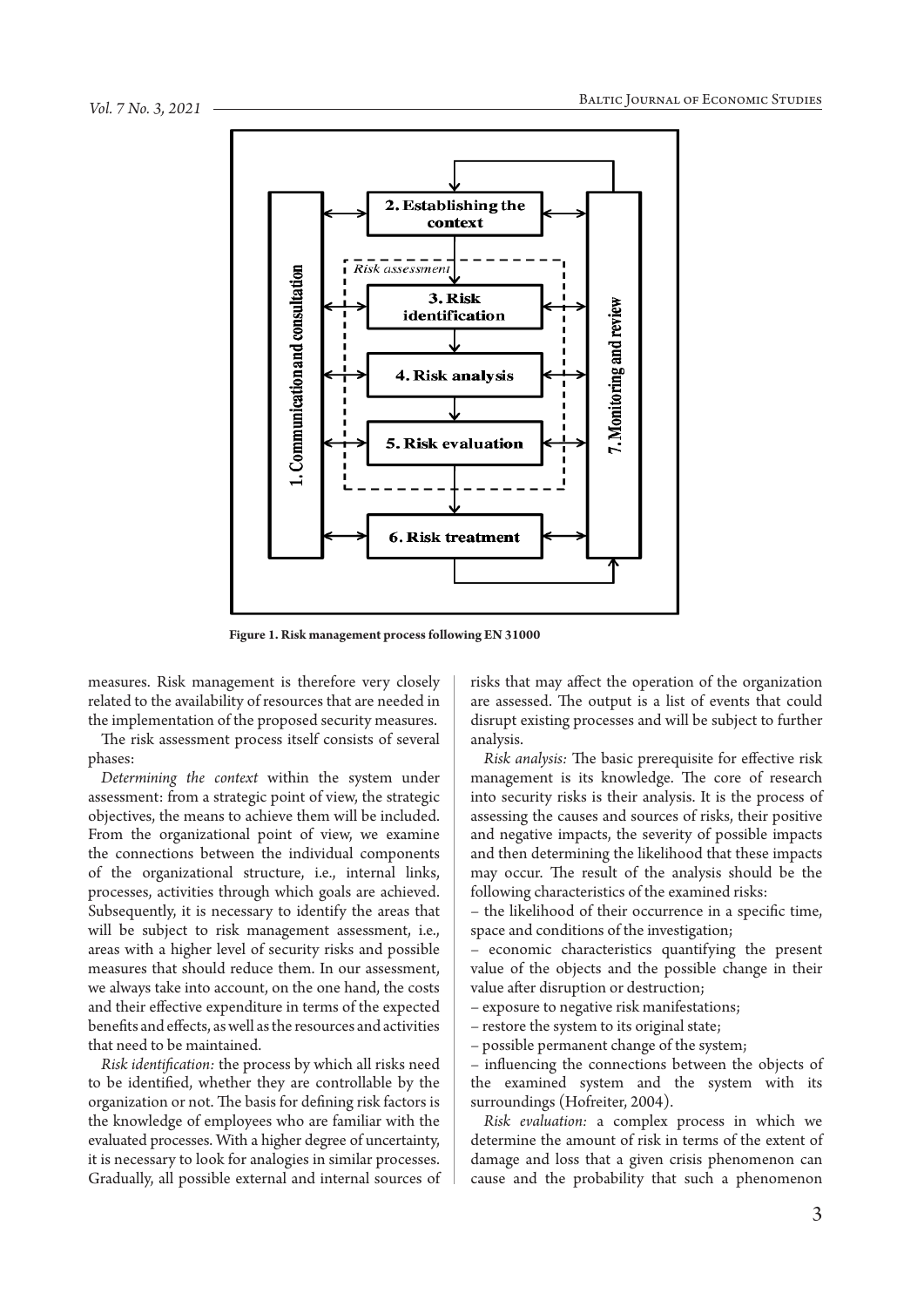will occur, we compare the degree of risk with existing standards, acceptable limits or other predetermined criteria. We determine the significance of individual risk factors, either through expert estimates or sensitivity analysis. Expert assessment is a basic tool for determining the overall risk in terms of the probability of occurrence of its factors and the intensity of its negative impact, i.e., consequences. Sensitivity analysis is also a tool for determining the significance of risk factors. This explicitly shows the degree of influence of risk factors on the activity and safety of the entity (Hopkin, 2013). The basic goal of risk assessment is to determine a certain value (risk level) for each specific risk of the endangered system. Based on the degree of risk, we determine the order of risks in terms of their significance, while also taking into account the influence of the probability of occurrence and possible consequences. We then compare the individual risks with the level of acceptability and decide which risks we will address further.

*Risk treatment and reduction:* is a diverse process, which depends on the nature of the risk itself, the degree of probability of a crisis phenomenon that may cause the risk and the expected negative consequences. Thus, risk reduction can be achieved, for example, through crisis policy, risk diversification (insurance), but also by creating reserves or optimizing processes. When taking measures to reduce risk, we always take into account their economic side. The amount of costs incurred should be proportionate to the possible consequences and importance of the interest protected. With high prevention costs, it is also possible to accept a risk with high negative impacts, but with a low probability of occurrence. Risk reduction measures can be aimed at preventing the occurrence of risky events-preventive nature, at managing the course of the risk phenomenon, at mitigating negative consequences and recovery, but also at increasing the level of acceptability of existing unacceptable risks.

*Familiarization of the persons concerned with the residual risks:* instruction of competent staff about the risk factors that exist in the individual processes and activities.

*Ongoing monitoring of the level of risks* and the implementation and effectiveness of the measures in place. In this process, the existence of feedback and the continuous incorporation of control findings into the system is essential (Reitšpís et al., 2004).

## **2. Analytical methods for the examination of security risks**

The choice of risk analysis method depends on the nature of the system under investigation itself, on the availability and complexity of the input information – this must be reliable, relevant and must carry the required data, from the stage of development of the research. The choice of analytical method is a primary prerequisite for effective risk assessment. When estimating the probability of occurrence of risk phenomena, the information can be drawn e.g. from historical and statistical data, on the basis of which it is possible to approximately extrapolate and quantify future developments. If such data are not available, it is possible to use a prediction with qualitative data, which must then be subjected to further analysis using methods such as ETA (Event Tree Analysis) or (Fault Tree Analysis). The selection of an appropriate analytical method is a complex process in which all the above facts must be taken into account (Tichý, 2006).

The choice of method itself is also influenced by whether an a priori analysis is performed, which is based on a phenomenon that has occurred at least once in the past, or an a posteriori analysis in which the analyst works with phenomena that he only thinks could occur. In this case, the risk is estimated on the basis of the expected behavior of the phenomena. Risk assessment is a process consisting of successive steps, in this respect, existing analytical methods can be divided into groups, which are described in more detail in the following sections of Chapter 2.

#### **2.1 Methods of identifying sources of risk**

The aim of identifying risk factors is to create a list of events that could cause undesirable disruption to ongoing processes. At this stage, we define all the risks that will be subsequently analyzed and evaluated. When identifying risk factors, we will take into account both the effects of external and internal environments, which can be evaluated using SWOT analysis. Based on it, experts can prepare a general overview of risks that could pose a threat to the entity. One of the oldest methods for identifying sources of risk is safety review – these are routine visual inspections aimed at assessing operational activities and personnel, the introduction of new technologies in the context of existing risks, the level of maintenance work and safety inspections. The result is descriptions of possible problems and suggestions for their correction. Other methods used to identify risks are:

Checklist analysis (CA), which contains a list of items used to verify the status of the system. Authors with different backgrounds and perspectives on how the system works should be involved in creating the checklist. The purpose of the checklist is to compare the organization with the practice applied in comparable organizations. Based on the checklist, analysts define issues to identify possible system deficiencies. After receiving and evaluating the answers, the next procedure is set. To obtain a comprehensive list of risks, it is necessary to supplement this method with another analytical method.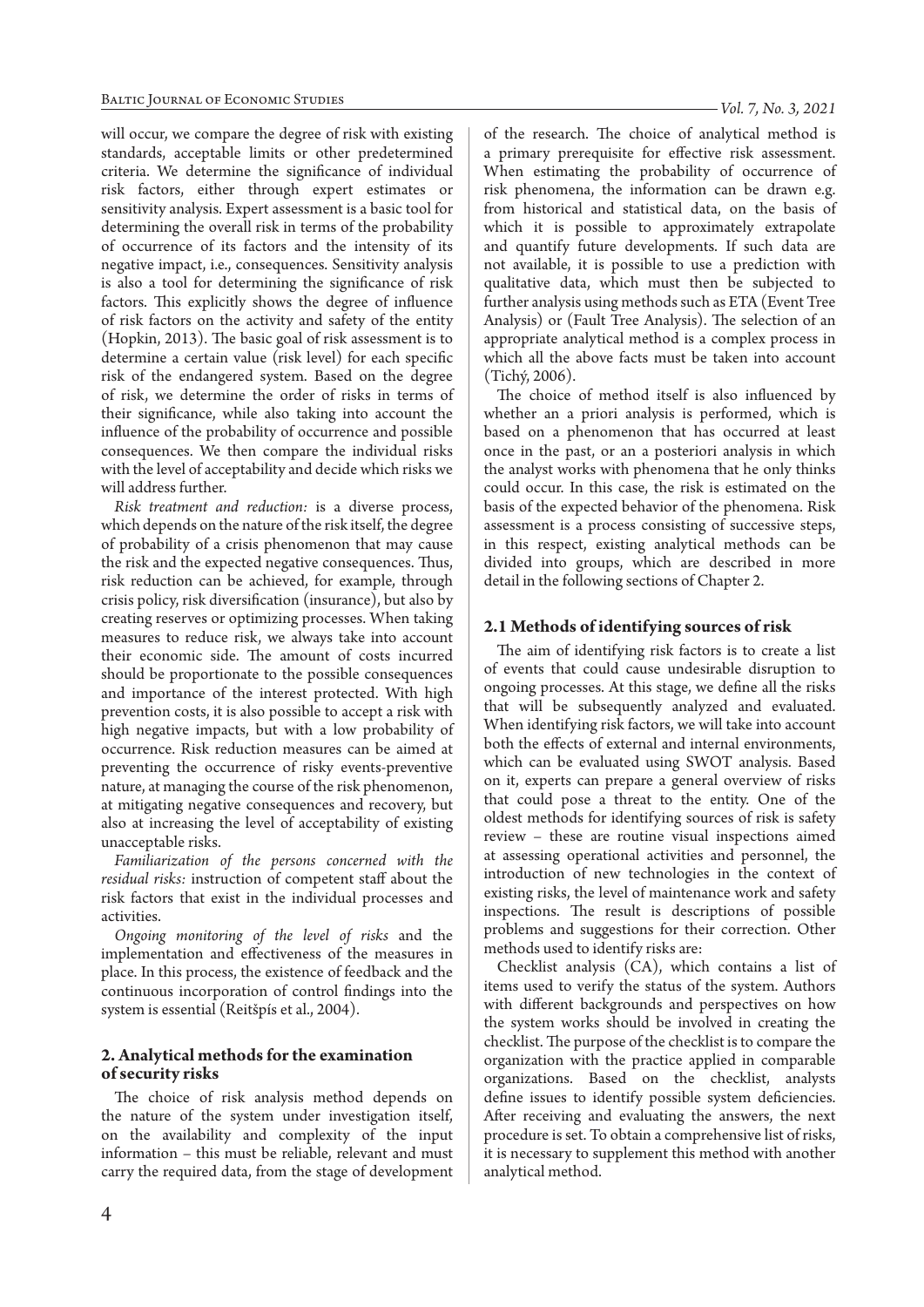Preliminary Hazard Analysis (PHA), which is used when we lack information. The purpose is to compile a list of sources of risk in which dangerous situations will be arranged depending on the degree of risk. When reducing hazards, it is necessary to focus on the situations listed at the beginning of the list. This analysis serves as a basis for further analyzes such as WI, ETA, FTA or FMEA.

The What-if – WI method is based on the discussion of people well acquainted with the research process. The analyst is using the question "What happens if"? It seeks to identify events that could be a source of risk. The basic precondition for the success of the method is the compilation of questions, the answers to which should analyze the system to the maximum extent. The list of questions and answers points to the possibilities of protection against the consequences of adverse events and contains proposals for measures to reduce the risk.

#### **2.2 Methods for determining the causes and creating scenarios for the course of events**

When creating scenarios of the course of a risk event, a cause-and-effect diagram is often used – the Ishikawa diagram, which represents an indicative analysis. Displays the analyzed problem in a simple form based on its causes.

Another suitable method of risk modeling is ETA (Event Tree Failure): an event tree analysis, which models the course of an event using a favorable and unfavorable possibility of its further development. The result is a branched graph that represents an accident scenario, i.e., a set of errors and deficiencies with varying degrees of impact on the system under study.

This method makes it possible to quantify the investigated event using the probability of its occurrence and possible consequence. FTA (Fault Tree Analysis) method: a fault tree analysis, it is a graphical tool for deductive identification of causal faults that can initiate the occurrence of an undesirable peak event. Based on the definition of peak events, potential causes that can lead to its occurrence are analyzed and graphically represented here (Přibil et al, 2008).

#### **2.3 Methods for basic system analysis**

One of the most commonly used methods is FMEA (Failure Mode and Effect Analysis): analysis of the causes of failures and their consequences, the task of which is to select significant risks affecting the system under investigation. The first step in creating this analysis is to determine the potential risks that are obtained from previous risk analyzes (the Ishikawa diagram, ETA ...), individual analyzed risks are assigned numerical values within this analysis, which are the product of the probability of occurrence, detectability

and severity of consequences. In this way, the resulting risk measure (risk number) is calculated, which is compared with the determined value of the risk acceptability rate. The result of the analysis is a clear tabular and graphical representation of both acceptable and unacceptable risks. When designing measures for individual risks, it is always necessary to take into account how the individual components contributed to the total amount of the risk number. If there is a possibility of a high severity of consequences but a very low probability of an event, it may not be necessary to take precautionary measures (Smejkal, Rais, 2006).

#### **2.3.1 Analysis of the causes of failures and consequences of FMEA**

FMEA (Failure Mode and Effect Analysis): failure analysis is an inductive method that has been developed for the analysis of failures in various systems. It is one of the basic methods used in semi-quantitative risk analysis. Its origins date back to the 1940s, when it was formulated under US military regulations (MIL-P-1629). In the1960s, NASA applied this method as part of the APOLLO program, where it was to improve and verify the hardware of the space program. At present, it has a wide application, it is an integral part of ISO 9000, QS 9000 standards. In Slovakia, it was issued in 2006 as a standard STN EN 60812 under the name Methods of system reliability analysis (STN EN 60812:20006). The application of this method itself can be divided into two basic phases:

1. The identification phase, in which experts focus on: – any potential errors that may occur under both normal and extreme operating conditions, regardless of their severity and probability of occurrence;

– all possible consequences of errors;

– all possible causes of the error, taking into account that one error can have several consequences and one consequence can have several causes.

2. Numerical phase in which the risk level in the form of a risk number (RPN-Risk Priority Number) is calculated. Risk number, i.e., the risk measure is calculated as the product of the probability of occurrence of the risk (PV), the significance of the error-severity of the consequences (VN) and the probability of detection (PO).

RPN = PVxVNxPO

In the following text, there will be analyzed security risks affecting the functionality of logistics systems. The values of individual parameters are chosen using numerical scales; we have chosen the numerical range 1-5. A value of 1 corresponds to the best evaluation. The individual parameters and their evaluation are clearly shown in the following table.

In the risk assessment itself, we also have to take into account the analysis of past security incidents and the analysis of the current situation.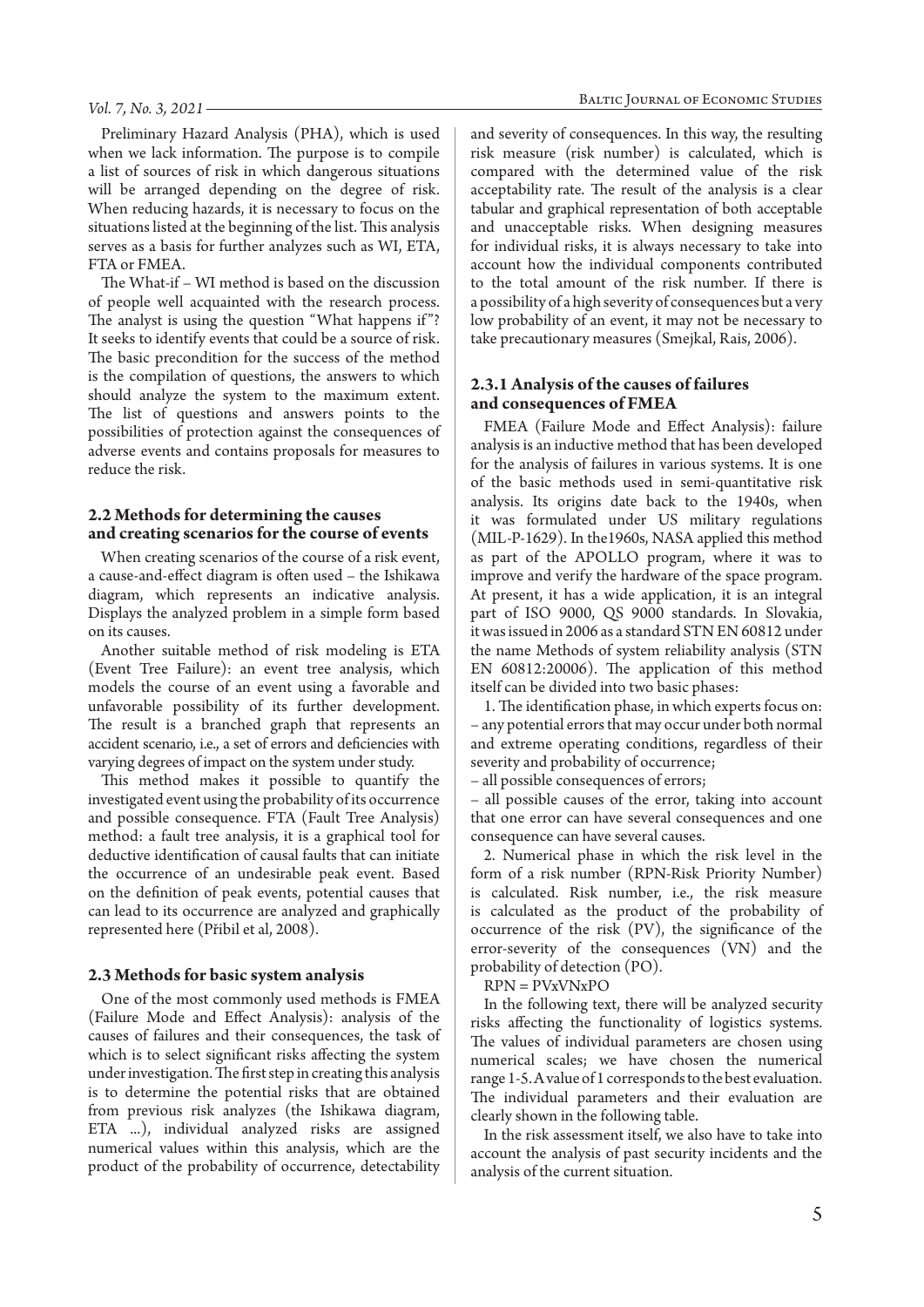# Table 1

## **Value parameters for FMEA analysis**

| <b>RLR</b> | The resulting level of risk | <b>VC</b> | Significance of the error,<br>severity of the consequences |  |  |
|------------|-----------------------------|-----------|------------------------------------------------------------|--|--|
| $0-5$      | Insignificant risk          |           | Small injury, tort, pity                                   |  |  |
| $6 - 12$   | Acceptable risk             |           | Injury - sick leave, more damage                           |  |  |
| $13 - 50$  | Moderate risk               | 3         | Transport to hospital, higher damage                       |  |  |
| $51-100$   | Undesirable risk            |           | Permanent consequences, high damage                        |  |  |
| 101-125    | Unacceptable risk           |           | Death, very high property damage                           |  |  |
| PO.        | Probability of occurrence   | <b>PD</b> | Probability of detection                                   |  |  |
|            | Random, unlikely            |           | Detectability of risk during the offense                   |  |  |
|            | Rather unlikely             |           | Easily detectable                                          |  |  |
|            | Probably-real               | 3         | Detectable risk approx. a week                             |  |  |
|            | Very likely                 |           | Hard to detect for more than a week                        |  |  |
|            | Persistent threat           |           | Undetectable                                               |  |  |

*Source: Own interpretation*

Table 2

#### **Risk assessment using the FMEA-structural aspect**

| N              | Event                                                          | <b>Rating</b>  |                |                | <b>RLR</b> |
|----------------|----------------------------------------------------------------|----------------|----------------|----------------|------------|
|                |                                                                | P <sub>O</sub> | <b>VC</b>      | <b>PD</b>      |            |
| 1              | Unsuitability of the means of transport for the given material | 3              | 3              |                | 18         |
| $\overline{2}$ | Material storage                                               |                | $\mathfrak{2}$ | $\mathfrak{2}$ | 12         |
| 3              | <b>Capacity of means of transport</b>                          |                | 4              | 3              | 48         |
| 4              | Technical level of means of transport                          | 5              | 4              |                | 40         |
| 5              | Security of transported cargo-THEFT                            |                | 3              |                | 6          |
| 6              | The possibility of a terrorist attack                          | $\mathfrak{2}$ | 3              | 4              | 24         |
| 7              | <b>Insufficient level of used IT</b>                           | 4              | 3              | 4              | 48         |
| 8              | Outdated and poorly maintained infrastructure                  | $\mathfrak{2}$ | 3              | 3              | 18         |
| 9              | Open information flows in logistics systems                    |                | 5              |                | 100        |
| 10             | Using of IT systems with various security                      | 3              | 3              |                | 45         |
| 11             | <b>Outsourcing of transport services</b>                       | 5              |                | 3              | 45         |
| 12             | Service level of equipment used                                | 4              | 4              | 4              | 64         |
| 13             | <b>Interruption of information flows</b>                       | 4              | 4              | 4              | 64         |
| 14             | Leakage of hazardous substances                                | 3              | 3              | $\mathfrak{D}$ | 18         |
| 15             | <b>Traffic accidents</b>                                       | 4              | 3              | 5              | 60         |
| $\Sigma$       |                                                                |                |                |                | 610        |

*Source: Own interpretation*

# Table 3

# **Risk assessment using the FMEA-process aspect**

| N              | Event                                                 | <b>Rating</b>  |                |                | <b>RLR</b> |
|----------------|-------------------------------------------------------|----------------|----------------|----------------|------------|
|                |                                                       | <b>PO</b>      | <b>VC</b>      | <b>PD</b>      |            |
| 1              | Breach of secrecy of transported messages             | 3              | 3              | 3              | 27         |
| $\overline{2}$ | Unauthorized use of personal data                     |                |                | 3              | 60         |
| 3              | Hazards under the influence of an addictive substance | 3              |                |                | 48         |
| 4              | Organized crime                                       | 3              | 3              | 3              | 27         |
| 5              | The growing volume of cost theft                      | $\mathfrak{2}$ | $\mathfrak{D}$ | $\mathfrak{2}$ | 8          |
| 6              | Carelessness during transport                         | 3              | 3              | $\mathfrak{2}$ | 18         |
| 7              | Insufficient knowledge of the technologies used       | 4              |                | 5              | 80         |
| 8              | Intentional damage to the device                      | $\overline{c}$ |                | 4              | 16         |
| 9              | Open information flows in logistics systems           | 4              |                | 4              | 48         |
| 10             | <b>Motivation of transport staff</b>                  | 4              |                | 4              | 64         |
| 11             | <b>Outsourcing of transport services</b>              | 3              | 4              | 4              | 48         |
| 12             | <b>Participation of civilians</b>                     | 4              | 3              | 5              | 60         |
| 13             | <b>Infiltration by IT misinformation</b>              | K              |                | 3              | 75         |
| 14             | Fastening of material during transport                | 3              | 3              | $\mathfrak{D}$ | 18         |
| 15             | Traffic accidents                                     | 3              | 3              | 4              | 36         |
| Σ              |                                                       |                |                |                | 633        |

*Source: Own interpretation*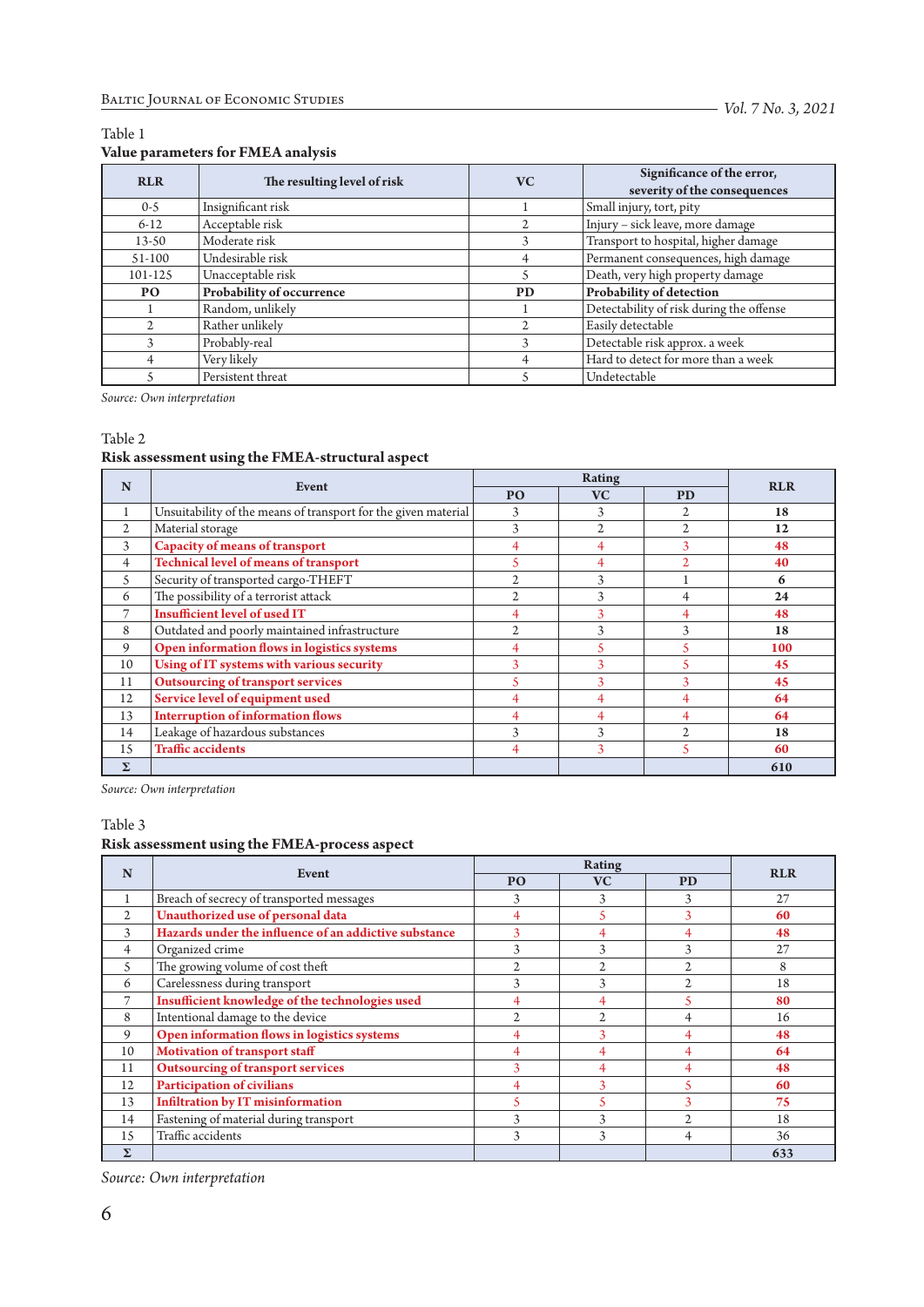The result of the FMEA analysis is a representation of either structural or process risks, which will provide information on their severity and level of acceptability in a clear form.

Risks exceeding the level of acceptance are those with an RPN> 30, which are marked in red. The risks thus identified will be taken into account in the subsequent design of the measures necessary to increase the security of the system under investigation.

#### **Conclusion**

Using the FMEA method provides the calculated RPN values and possibility to compare risks in terms of their causes and consequences on the basis of a uniform scale. For individual types of risks (structural and procedural), it is necessary to determine the level of acceptability and compare it with the obtained RPN values. As the maximum value of 125 is set, the acceptability rate can be set at 1/4 of the whole, which represents risks with an RPN> 30. Based on the results, it is possible to set priorities for corrective and preventive measures, after their implementation to re-assess the values of parameters PV, VN and PO. When calculating the RPN, it is necessary to pay increased attention to the value of the severity of the consequences. The total calculated RPN can be low in this case, because the PV and PO values can be equal to 1, only the VN value is high. This applies to very serious events, the probability of which is low. In these cases, it will be necessary to assess the possible costs of preventive measures. In the event that these costs would be disproportionately high and the probability of an event low, the existing situation can be accepted (Kuracina-Ferjenčík, 2006).

Risk retention, risk sharing and risk prevention are recommended for treatment of risks (Milind, 2018). The ability to recognize and manage risks is playing an increasingly important role in the functioning of any organization. It is a continuous process that is a means to effectively identify and assess risks, design

and implement the necessary measures (Paleček, 2006). The most important activity in recognizing and managing risk is its analysis, which is a basic prerequisite for its overall assessment and proposal of necessary measures. The output of the overall risk assessment may be, if necessary, preventive and corrective measures defined for risks whose value exceeds an acceptable level. When designing them, we always take into account the probability of the event and its possible consequences, as well as the value of the protected asset. The implementation of these measures is often associated with the need to spend certain funds. In practice, we often encounter a reluctance to spend the necessary resources, because they mean an increase in the total cost of running the system.

Therefore, in order to increase the resistance of the system, it is constantly necessary to innovate existing ones and add new security elements. The problem is the rapid development of information technology and cyber threats. When procuring these funds, we take into consideration their price and functionality from the point of view of system operation, less importance is placed on the integration of modern active and passive safety elements. When procuring devices with a low level of security features, it is then necessary to make changes to the security parameters, their configuration, or the software itself, which may conflict with the licenses and warranties provided by the original suppliers. These changes may also have their limits on the technical level of the innovated devices. When procuring new equipment, it is therefore necessary to take into account the supplied safety and the technical level of the safety elements that are part of the delivery. This will significantly reduce the additional costs incurred during their period of operation. However, account must also be taken of the fact that the funds thus spent represent only a certain percentage of the total value of the asset, which will be protected, if necessary, by the measures taken (Hubbard, 2009).

#### **References:**

Buzalka, J. (2012). Teória bezpečnostných rizík. Bratislava: Akadémia PZ Slovensko.

Hofreiter, L. (2004). Bezpečnosť, bezpečnostné riziká a ohrozenia. Žilina: Edis – vydavateľstvo Žilinskej univerzity. Slovensko. 146 s.

Hopkin, P. (2013). Risk Management. Kogan Page. 288 s.

Hubbard, D. (2009). Failure of Risk Management. Wiley-Blackwell. 304 s.

Kuracina, R., & Ferjenčík, M. (2006). Nástroje pre oceňovanie rizika a vyšetrovanie havárií. Recenzovaný zborník. ISBN 80-8073-649-9

Milind T. Phadtare; A. D. Gosavi; & T. K. Ganguli (2018). Risk management in small and micro construction firms undertaking repairs and modernisation of residential houses: a case of India. *International Journal of Risk Assessment and Management,* vol. 21 no. 3. DOI: 10.1504/IJRAM.2018.093742

Newsome, B. (2013). Practical introduction to Security and Risk Management. Sage Publications. 408 s.

Paleček, M. (2006). Prevence rizik. Praha: VŠE Česká republika.

Přibil, P., Janota, A., & Spalek, J. (2008). Analýza a řízení rizik v dopravě. Praha:BEN-technická literatura. Česká republika. 526 s.